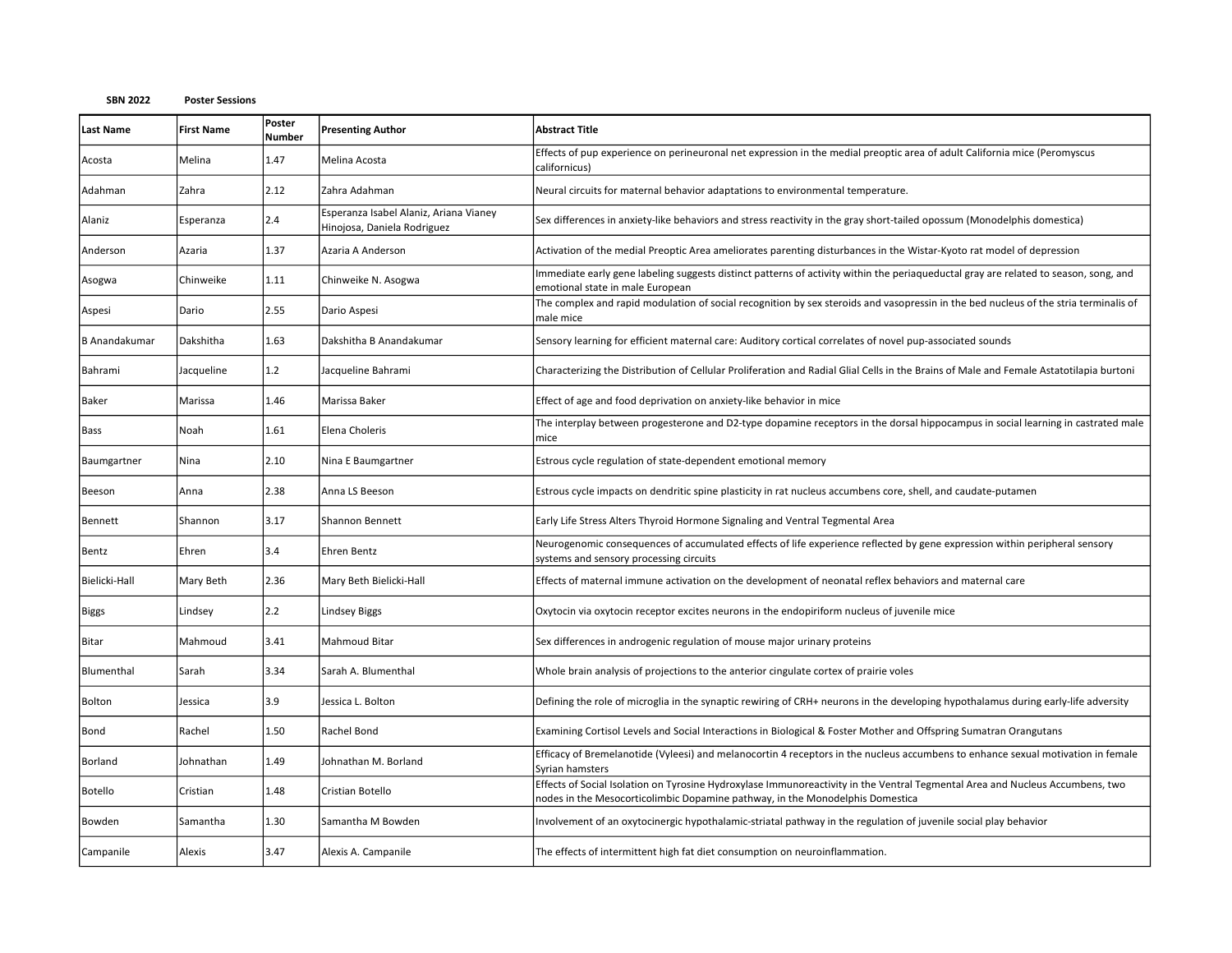| <b>Last Name</b> | <b>First Name</b> | Poster<br><b>Number</b> | <b>Presenting Author</b> | <b>Abstract Title</b>                                                                                                                                                   |
|------------------|-------------------|-------------------------|--------------------------|-------------------------------------------------------------------------------------------------------------------------------------------------------------------------|
| Castillo-Ruiz    | Alexandra         | 1.9                     | Alexandra Castillo-Ruiz  | Birth triggers an immune event in the newborn periphery and brain                                                                                                       |
| Castillo-Ruiz    | Alexandra         | 2.42                    | Alexandra Castillo-Ruiz  | Introduction to a microbiota at birth does not normalize the microglial phenotype of newborn germ-free mice                                                             |
| Cavanaugh        | Jon               | 1.44                    | Jon Cavanaugh            | Developmental social deprivation alters motivation for social and nonsocial rewards                                                                                     |
| Ceretti          | Attilio           | 2.46                    | Attilio Ceretti          | Mind or Body? Is Feminized Neural Circuitry Necessary for the Female-typical Effects of Food Deprivation on Reproductive Behavior?                                      |
| Clein            | Rachel            | 1.42                    | Rachel Clein             | Evaluating vocal and social behavior in groups of Shank3b mice                                                                                                          |
| Conde            | Kristine          | 1.22                    | Kristine Conde           | 5-HT Neurons And Meal Regulation                                                                                                                                        |
| Corcoran         | Jamie             | 2.16                    | Jamie Corcoran           | Differential gene expression patterns in the aversive brain network between reactive and proactive zebrafish.                                                           |
| Cornil           | Charlotte         | 3.39                    | Charlotte A. Cornil      | Role of aromatase in distinct brain nuclei of the social behavior network in the expression of sexual behavior in male Japanese quail                                   |
| Costello         | Allison           | 3.18                    | Allison Costello         | Early-morning bright light therapy improves nighttime sleep quality and upregulates central orexin and BDNF measures in male Nile<br>grass rats (Arvicanthis niloticus) |
| Cournoyer        | Hannah            | 1.43                    | Hannah Cournoyer         | Characterization and manipulation of sleep onset via wearable sensor suite                                                                                              |
| Cross            | Erica             | 3.6                     | Erica A. Cross           | Losing reduces the rewarding properties of future social interactions in males but not females                                                                          |
| Cuarenta         | Amelia            | 2.51                    | Amelia Cuarenta          | Resource scarcity effects on the basolateral amygdala transcriptome and basolateral amygdala related behaviors                                                          |
| Curnutt          | lan               | 2.39                    | lan Curnutt              | Examining Follicular Development in a Bidirectional Hermaphroditic Fish.                                                                                                |
| Darling          | Jeffrey           | 2.23                    | Jeffrey S. Darling       | Aged male but not female rats exhibit elevated neuroinflammation and prolonged impairments in memory following an immune<br>challenge                                   |
| Davis            | Matt              | 2.25                    | Matt Davis               | Developing a method for unsupervised discovery of social behaviors in mice and voles                                                                                    |
| Day              | Katherine         | 2.1                     | Katherine R. Day         | Oxytocin Paired Orofacial Stimulation in Neonatal Mice                                                                                                                  |
| DeAngelis        | Ross              | 2.14                    | Ross DeAngelis           | The Neural and Transcriptomic Underpinnings of Context-Dependent Social Behavior                                                                                        |
| Delevich         | Kristen           | 3.1                     | Kristen Delevich         | Pre- vs. postpubertal gonadectomy effects on food motivation in male and female mice                                                                                    |
| Denney           | Katherine         | 1.56                    | Katherine Denney         | Molecular Markers for Sexual Dimorphism in the Vole Brain                                                                                                               |
| Desai            | Bhoomi            | 3.10                    | Bhoomi Desai             | Effects of constitutive Cx3cr1-Cre expression on microglial density and morphology in the developing mouse brain                                                        |
| du Plessis       | Kamryn            | 2.9                     | Kamryn du Plessis        | Dietary phytoestrogens recalibrate socioemotional behavior in mice in a sex- and timing-dependent manner                                                                |
| Duarte Guterman  | Paula             | 3.45                    | P. Duarte-Guterman       | The effect of life experiences on brain remodelling in the rodent, Octodon degus                                                                                        |
| Duque            | Fernanda          | 3.20                    | Fernanda G. Duque        | Effects of mesotocin in the brain and behavior of a female brood parasite                                                                                               |
| Dwortz           | Madeleine         | 1.35                    | Madeleine F. Dwortz      | Imaging Neural Representations of Social Rank with catFISH                                                                                                              |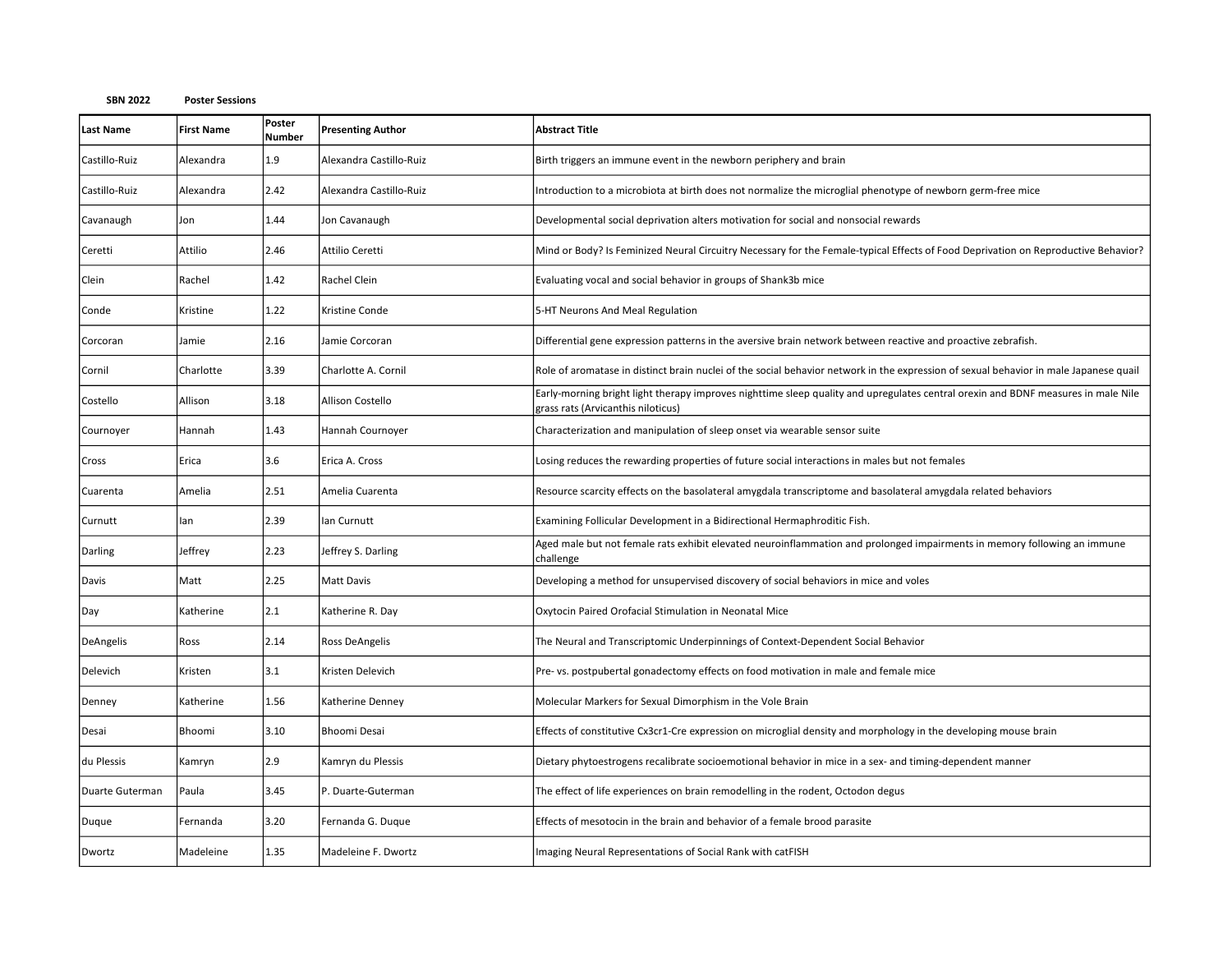| <b>Last Name</b> | <b>First Name</b> | Poster<br>Number | <b>Presenting Author</b>                  | <b>Abstract Title</b>                                                                                                                                  |
|------------------|-------------------|------------------|-------------------------------------------|--------------------------------------------------------------------------------------------------------------------------------------------------------|
| Edwards          | Kristin           | 2.19             | Kristin Edwards                           | Pubertal Changes Influence Social Attention Independent of the Emotional Valence in Adolescent Male Rhesus Macaques.                                   |
| Faykoo-Martinez  | Mariela           | 2.59             | Mariela Faykoo-Martinez                   | Transcriptional changes in the hypothalamic-pituitary-gonadal axis of an extreme model of socially suppressed puberty                                  |
| Ferrer           | Alexander         | 1.6              | Alexander Ferrer                          | Sex differences in urocortin-3 expression in Astatotilapia burtoni brain                                                                               |
| Flanigan         | Kaylyn            | 1.32             | Kaylyn AS Flanigan                        | Agricultural Practices: Influence on Behavior and Hippocampal Development                                                                              |
| Ford             | Charles           | 2.45             | Charles L. Ford                           | Melanotan II increases oxytocin-dependent neuronal activity in social decision networks following social interactions                                  |
| Forero           | Santiago          | 3.30             | Santiago A. Forero                        | Motherhood and Nucleus Accumbens Activity Modulate Long-Term Pair Bond Strength in Female Prairie Voles                                                |
| Freeman          | Sienna            | 2.20             | Sienna Freeman                            | The Role of Puberty on Stress Response and Emotional Reactivity in Adolescent Male Rhesus Macaques                                                     |
| Freiler          | Megan             | 3.12             | Megan Freiler                             | Social context modulates signaling and steroid hormone production in a species of electric knifefish (Apteronotus albifrons)                           |
| Fricker          | Brandon           | 1.16             | <b>Brandon Fricker</b>                    | Neural circuitry of Gregariousness in the Spiny mouse (Acomys cahirinus)                                                                               |
| Gonzalez         | Alicia            | 2.3              | Alicia Gonzalez                           | Topical oxytocin influences brain response to licking and grooming                                                                                     |
| Granata          | Lauren            | 2.30             | Lauren Granata                            | A neuroendocrine mechanism underlying accelerated pubertal development after early life adversity and its effects on adolescent<br>threat responsivity |
| Graney           | Paige             | 3.16             | Paige L. Graney                           | Developmental exposure to 17 $\alpha$ -hydroxyprogesterone caproate alters decision-making in female rodents in adulthood                              |
| Gray             | Jennifer          | 1.10             | Jennifer M. Gray                          | The inflammatory response to birth is driven by both mother and offspring                                                                              |
| Gray             | Sofia             | 1.58             | Sofia Gray                                | Neurosteroids and Aggression in an Avian Model                                                                                                         |
| Gu               | Karen             | 2.47             | Karen Gu                                  | Molecular mechanism for sensitivity to sex hormone prostaglandin F2A via progesterone and its receptor                                                 |
| Hammond          | Emma              | 2.7              | Emma R. Hammond                           | The Influence of Oxytocin Treatment on Healing in Singly-Housed versus Socially Housed California Mice                                                 |
| Harberson        | Mitchell          | 2.32             | Mitchell T. Harberson                     | Characterizing Behaviors Induced by Bremelanotide in Female Mice                                                                                       |
| Harburger        | Lauren            | 3.46             | Lauren Harburger                          | The Effects of Hormone Contraceptives on a Novel Landmark Navigation Task in Women                                                                     |
| Harris           | Erin              | 1.41             | Erin Harris                               | Mineralocorticoid receptors required for the molecular profile of neurons in hippocampal area CA2 revealed by spatial transcriptomic<br>analysis       |
| Heaton           | Elizabeth         | 1.55             | Elizabeth Heaton                          | Melanocortin-4 receptor control of striatal-dependent action selection                                                                                 |
| Hinojosa         | Ariana Vianey     | 2.5              | Ariana Vianey Hinojosa, Brooklynne Barnes | Social and affiliative behaviors in the gray short-tailed opossum (Monodelphis domestica) during the post-weaning period                               |
| Hoadley          | Andrew            | 1.7              | Andrew P. Hoadley                         | Single-Cell Sequencing the Social Brain: Cell-level RNA Expression Profiles of the Astatotilapia burtoni Hypothalamus                                  |
| Hooker           | Mackenzie         | 1.20             | Mackenzie Hooker                          | Sex differences in social interaction and medial amygdala activity following social defeat stress                                                      |
| Irvine           | Taylor            | 2.41             | Taylor Irvine                             | Hyperandrogenic Model of Polycystic Ovary Syndrome and its Effect on Sociosexual Behaviour, Depression-, and Anxiety-Like<br>Symptoms in Female Mice   |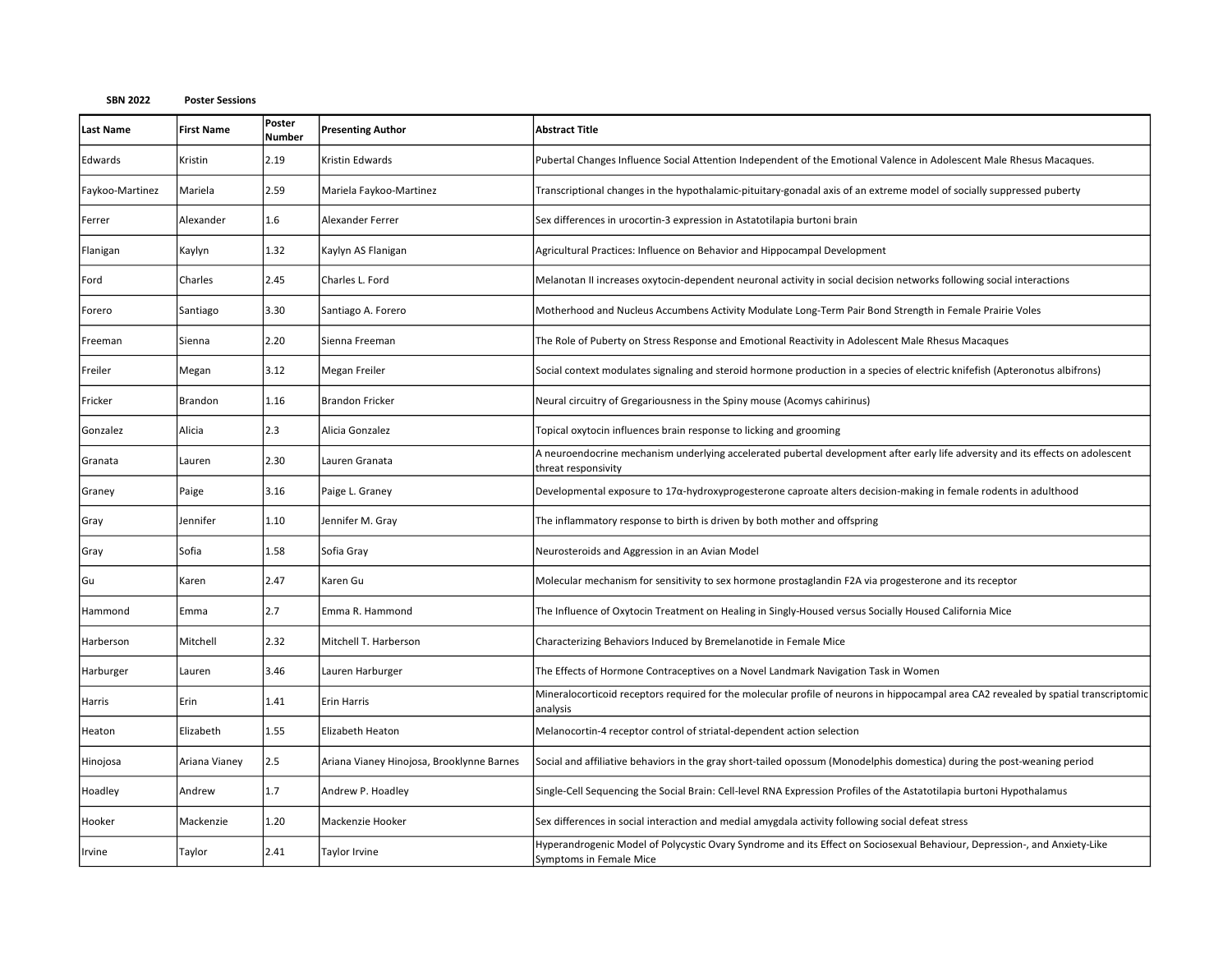| <b>Last Name</b> | <b>First Name</b> | Poster<br><b>Number</b> | <b>Presenting Author</b> | <b>Abstract Title</b>                                                                                                                                                                         |
|------------------|-------------------|-------------------------|--------------------------|-----------------------------------------------------------------------------------------------------------------------------------------------------------------------------------------------|
| Isaac            | Jennifer          | 1.25                    | Jennifer Isaac           | A Novel Behavioral Paradigm for Evaluating the Neural Substrates of Social and Nonsocial Reward Behavior in the mPFC                                                                          |
| lyer             | Satya             | 3.23                    | Satya Iyer               | Gastrointestinal hormones impact upon taste perception and body mass accumulation when over expressed in saliva                                                                               |
| Jackson          | Lillian           | 1.4                     | Lillian Jackson          | Investigating the role of androgen signaling in the control of sex-typical aggressive behaviors in Astatotilapia burtoni                                                                      |
| Javier           | Jarildy           | 1.29                    | Jarildy L. Javier        | Visualizing prefrontal cortex neuronal activity in prairie voles to explore neural mechanisms of social bonding                                                                               |
| Joshi            | Suchitra          | 3.37                    | Suchitra Joshi           | Progesterone receptors regulate episodic memories in males                                                                                                                                    |
| Kahn             | David             | 3.43                    | <b>Tirth Patel</b>       | Social Interactions Activate Vasopressin-Responsive Neurons in the Mouse Dorsal Raphe                                                                                                         |
| Kang             | Hyejoo            | 1.24                    | Hyejoo Kang              | Rapid neuroestrogen signaling on inhibitory synaptic transmission in genetically-identified auditory forebrain neurons                                                                        |
| Karkare          | Sonia             | 1.26                    | Sonia Karkare            | Examining the neural substrates of reward                                                                                                                                                     |
| Kastar           | Erin              | 2.57                    | Erin Kastar              | The Prairie Vole Brain Atlas: A Web-Based Open Resource                                                                                                                                       |
| Kenkel           | William           | 3.35                    | William Kenkel           | Oxytocin and vasopressin treatment at delivery prevents excess weight gain in offspring delivered by cesarean section                                                                         |
| Klappenbach      | Courtney          | 3.2                     | Courtney Klappenbach     | Pre- vs. postpubertal ovariectomy has differing effects on weight gain, body composition, and feeding behaviors in mice                                                                       |
| Klein            | Marianne          | 3.29                    | Marianne Klein           | Melanin-concentrating hormone (MCH) impairs milk ejection without interfering on milk quality in lactating rats                                                                               |
| Kundakovic       | Marija            | 3.42                    | Marija Kundakovic        | Sex hormone-driven X chromosome dynamism in the adult female brain                                                                                                                            |
| Kuske            | Jace              | 3.8                     | Jace Kuske               | Repeated aggressive encounters impairs stress coping in female and male California mice                                                                                                       |
| Lange            | Gary              | 3.21                    | Gary M. Lange            | Effects of perinatal exposure to environmentally relevant levels of phthalate on the behavior of neonatal and juvenile rats (Rattus<br>norvegicus)                                            |
| Lanovoi          | Hunter            | 2.11                    | Hunter Lanovoi           | Circuit Mechanisms for Sickness-Induced Changes in Social Behavior                                                                                                                            |
| Lapp             | Hannah            | 2.44                    | Hannah Lapp              | Limited bedding affects dam milk composition and pup cues for maternal behavior                                                                                                               |
| Laser            | Rikki             | 3.32                    | Rikki S. Laser           | The impact of parental care on neonatal thermoregulatory behavior                                                                                                                             |
| Lauby            | Samantha          | 1.45                    | Samantha Lauby           | Early-life variations in temperature exposure and supplemental tactile stimulation affect maternal care provisioning in female rat<br>offspring                                               |
| Lean             | Megan             | 1.3                     | Megan Lean               | Evidence that androgen receptor alpha, not beta, is located in GnRH-1 neurons in Astatotilapia burtoni                                                                                        |
| Lee              | Jessica D.A.      | 1.31                    | Jessica D.A. Lee         | Involvement of the ventral pallidum and its inputs via the bed nucleus of the stria terminalis and medial amygdala in the sex-specific<br>regulation of social play behavior in juvenile rats |
| Lenz             | Kathryn           | 3.27                    | Kathryn M. Lenz          | Maternal microglia: Gestational stress and neuroimmune contributors to postpartum mood disruptions                                                                                            |
| Leuner           | Benedetta         | 3.24                    | Benedetta Leuner         | Hormonal Contraceptive Exposure During Adolescence Impacts the Prefrontal Cortex and HPA Axis Response of Female Rats                                                                         |
|                  | Mutian            | 1.17                    | Mutian Li                | Parental care and juvenile development under two social conditions in the Spiny Mouse Acomys cahirinus                                                                                        |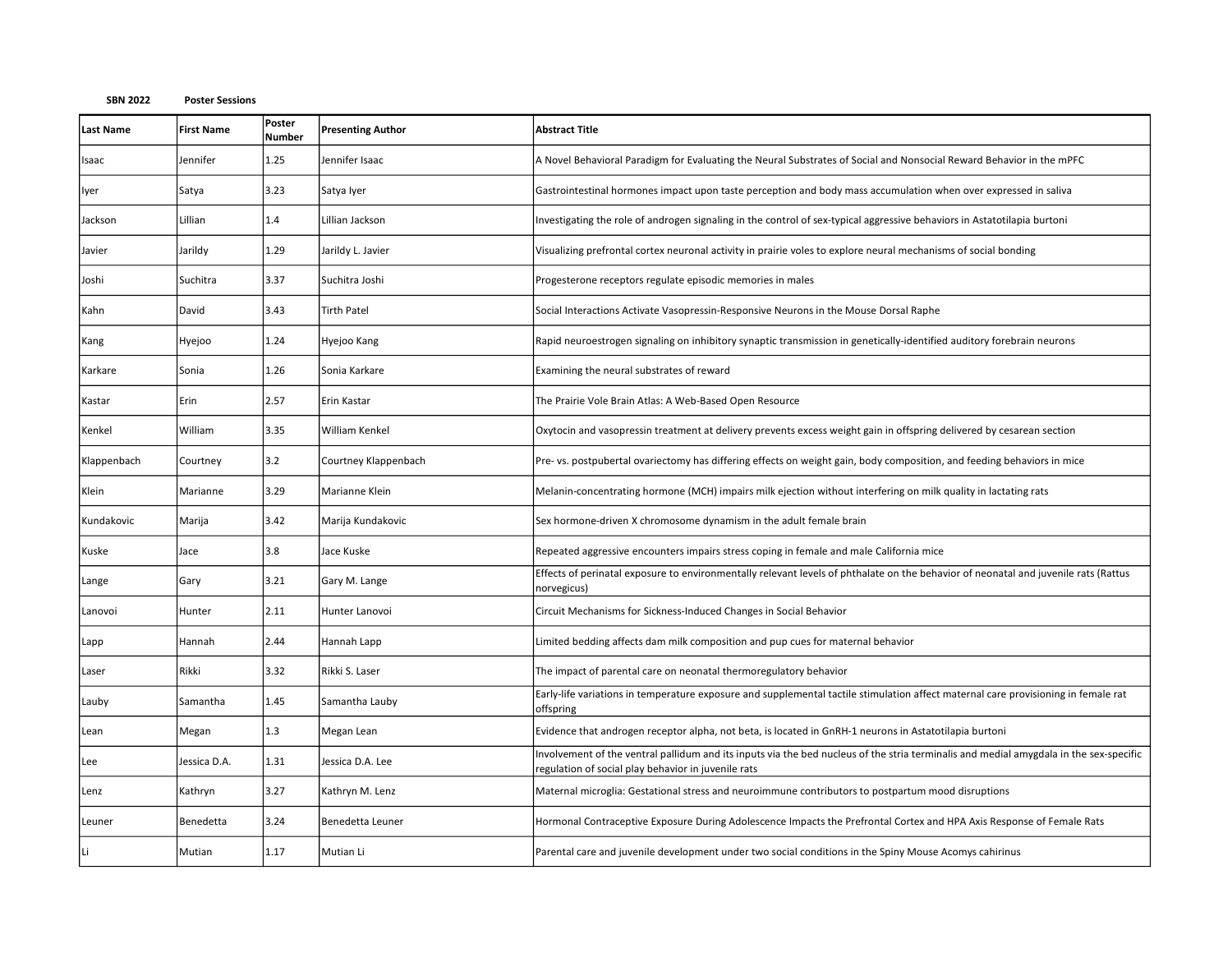| <b>Last Name</b> | <b>First Name</b> | Poster<br><b>Number</b> | <b>Presenting Author</b>  | <b>Abstract Title</b>                                                                                                                                                                               |
|------------------|-------------------|-------------------------|---------------------------|-----------------------------------------------------------------------------------------------------------------------------------------------------------------------------------------------------|
| Liu              | Hesong            | 1.23                    | Hesong Liu                | Serotonin 2C receptor signaling regulates working memory                                                                                                                                            |
| Long             | Kimberly          | 3.48                    | Kimberly Long             | Loss of oxytocin receptor signaling disrupts social dynamics and nucleus accumbens activity in male and female prairie voles                                                                        |
| Lopez            | Mariana           | 1.5                     | Mariana Lopez             | Lack of Androgen receptor reduces brain aromatase expression in the African cichlid Astatotilapia burtoni                                                                                           |
| Luberti          | Francesca         | 2.56                    | Francesca R. Luberti      | The effects of exogenous testosterone on men's dehumanization of women: Men given testosterone dehumanize both conservatively<br>dressed and sexualized women                                       |
| Luo              | Pei               | 3.7                     | Pei X. Luo                | Effects of hypocretin receptors in the bed nucleus of the stria terminalis on anxiety-related behaviors                                                                                             |
| Lustberg         | Daniel            | 1.51                    | Daniel Lustberg           | Genetic disruption of dopamine beta-hydroxylase confers a behavioral syndrome resembling toxoplasmosis in mice.                                                                                     |
| Mabb             | Angela            | 3.44                    | Angela Mabb               | The E3 ubiquitin ligase RNF216/TRIAD3 is a key coordinator of the hypothalamic-pituitarygonadal axis                                                                                                |
| Maksimoski       | Alyse             | 1.13                    | Alyse N. Maksimoski       | The motivation to flock relates to vocal-social behaviors and dopamine-related gene expression in the nucleus accumbens and medial<br>preoptic nucleus in male European starlings, Sturnus vulgaris |
| Malone           | Candice           | 2.8                     | Candice Malone            | The Investigation of Neural Plasticity Across Pair Bond Establishment in the Monogamous California Mouse                                                                                            |
| Maruska          | Karen             | 3.33                    | Karen Maruska             | Nucleobindin2/nesfatin-1 as a regulator of energetic status and maternal mouthbrooding in an African cichlid fish                                                                                   |
| Mathews          | Mark              | 1.1                     | <b>Mark Mathews</b>       | Androgen receptor mutation affects testes organization in an African cichlid Astatotilapia burtoni                                                                                                  |
| McAllister       | Stacy             | 3.25                    | <b>Erin Arthurs</b>       | Increasing aldehyde dehydrogenase-2 (ALDH2) activity alleviates endometriosis-induced vaginal hyperalgesia in a rat model                                                                           |
| Meinhardt        | Taryn             | 2.52                    | Taryn A. Meinhardt        | Sex differences in TPH and CRF2 expression in the rat midbrain dorsal raphe.                                                                                                                        |
| Milewski         | Tyler             | 1.36                    | Tyler Marie Milewski      | Metabolic and endocrine profiles associated with activity patterns and social status during the formation and maintenance of mouse<br>social hierarchies                                            |
| Miller-Crews     | Isaac             | 2.13                    | <b>Isaac Miller-Crews</b> | Single-cell transcriptomics of socially sensitive peptidergic neurons in the hypothalamus and preoptic area of a highly social cichlid<br>fish                                                      |
| Monari           | Patrick           | 2.6                     | Patrick Monari            | Chronic oxytocin increases vocalization complexity in pair bonded California mice (Peromyscus californicus)                                                                                         |
| Moran            | Kevin             | 2.34                    | Kevin M Moran             | Early Stress Impacts Food Hoarding and Conditioned Place Preference in Adolescent Male Hamsters                                                                                                     |
| Northcutt        | Katharine         | 3.26                    | Katharine Northcutt       | Making neuroscience lectures more inclusive                                                                                                                                                         |
| O'Leary          | Erin              | 2.48                    | Erin O'Leary              | Noncanonically imprinted Dopa decarboxylase is implicated in the regulation of social behavior.                                                                                                     |
| Paletta          | Pietro            | 3.19                    | Pietro Paletta            | Effect of 17b-Estradiol Infusion to the Paraventricular Nucleus of Male Mice on Social Recognition                                                                                                  |
| Parra            | Katherine         | 2.21                    | Katherine E. Parra        | Oxytocin neurons express corticotropin-releasing factor receptor 1 in female mice after parturition                                                                                                 |
| Patel            | Tirth             | 2.53                    | <b>Tirth Patel</b>        | Social Interactions Activate Vasopressin-Responsive Neurons in the Mouse Dorsal Raphe                                                                                                               |
| Petric           | Radmila           | 1.40                    | Radmila Petric            | T-pulses Alter the Spatial Preference and Call Duration at the Territory Boundary of the Free-Living and Monogamous California<br>Mouse (Peromyscus californicus)                                   |
| Pfau             | Daniel            | 2.54                    | Daniel Pfau               | Testosterone Alters Clinically Relevant Limbic Nuclei in a Mouse Model of Adult Gender-affirming Hormone Therapy                                                                                    |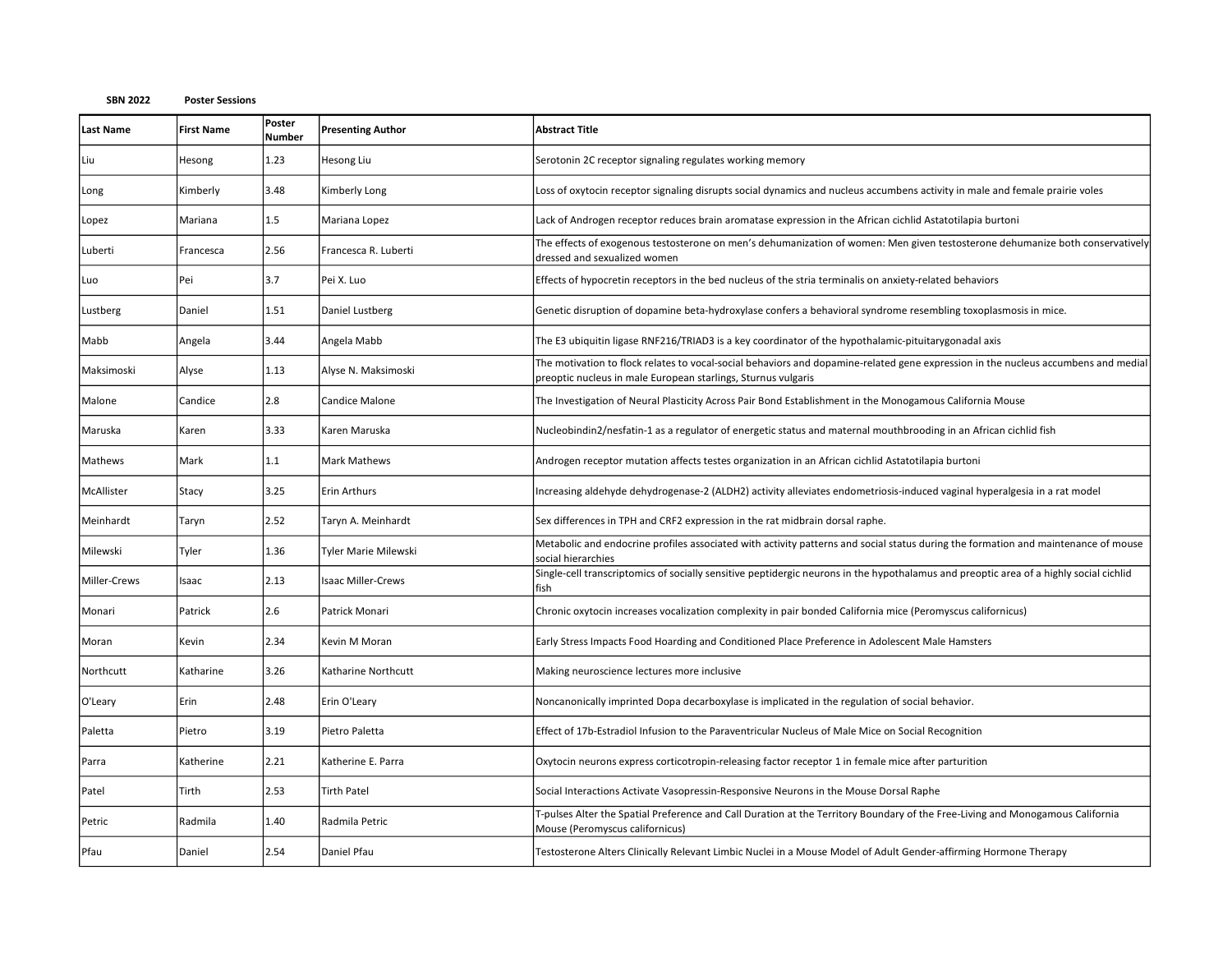| <b>Last Name</b> | <b>First Name</b> | Poster<br><b>Number</b> | <b>Presenting Author</b>                              | <b>Abstract Title</b>                                                                                                                                                          |
|------------------|-------------------|-------------------------|-------------------------------------------------------|--------------------------------------------------------------------------------------------------------------------------------------------------------------------------------|
| Phung            | Thanh             | 3.14                    | Thanh Phung                                           | Androgen-dependent Genital Arousal Response in Female Mice                                                                                                                     |
| Pilgeram         | Natalie           | 2.58                    | Natalie Pilgeram                                      | The Role of Maternal Status & Style in Rhesus Macaque Infancy                                                                                                                  |
| Pillerova        | Miriam            | 2.31                    | Miriam Pillerova                                      | A role for dorsal hippocampal glycogenolysis in the memory-enhancing effects of 17beta-estradiol in ovariectomized mice                                                        |
| Polzin           | Brandon           | 1.12                    | Brandon J. Polzin                                     | RNA-sequencing shows distinct patterns of song-associated gene expression within the medial preoptic area of male and female<br>flocking European Starlings (Sturnus vulgaris) |
| Powell           | Jeanne            | 1.18                    | Jeanne Powell                                         | Social behavioral changes associated with advanced aging in prairie voles (Microtus ochrogaster)                                                                               |
| Power            | Kelley            | 2.26                    | Kelley C. Power                                       | Meadow voles on the move: automated tracking reveals daylength differences in group structure                                                                                  |
| Prior            | Nora              | 3.3                     | Nora H Prior                                          | Effect of social relationships on neuroendocrine state of same and opposite sex paired zebra finches                                                                           |
| Proffitt         | Melissa           | 3.11                    | Melissa R. Proffitt                                   | Linking species variation in androgen responsiveness to species variation in Androgen receptor sequence in two apteronotid species                                             |
| Puri             | Tanvi             | 3.38                    | Tanvi A. Puri                                         | Reproductive experience and estradiol affect brain health in middle aged rats                                                                                                  |
| Raper            | Jessica           | 2.18                    | Jessica Raper                                         | Postexposure treatment attenuates the impact of postnatal Zika virus infection in infant rhesus macaques                                                                       |
| Rashid           | Maha              | 1.27                    | Maha Rashid                                           | Neural Circuits Underlying Social Recognition Behavior                                                                                                                         |
| Riesgo           | Victoria          | 1.33                    | Victoria R. Riesgo                                    | Ventral tegmental area development across adolescence in male and female rats                                                                                                  |
| Rocha            | Mariana           | 2.29                    | Mariana Rocha                                         | Cortisol response to psychosocial stress is associated insulin resistance and hyperglycemia in Black women with T2DM                                                           |
| Rocks            | Devin             | 2.37                    | Devin Rocks                                           | Egr1 is a sex-specific, estrous cycle-dependent regulator of neuronal chromatin organization and behavioral plasticity                                                         |
| Roepke           | Troy A            | 3.28                    | Troy A. Roepke                                        | The interactions of maternal diet and exposure to flame retardants on offspring metabolism and behaviors                                                                       |
| Rogers           | Forrest           | 1.53                    | <b>Forrest Rogers</b>                                 | Male parental behavior and neural correlates in the African striped mouse (Rhabdomys pumilio)                                                                                  |
| Rosenhauer       | Anna              | 1.15                    | Anna M. Rosenhauer                                    | Estradiol and Progesterone Differentially Modulate Fear Acquisition and Extinction Learning in Women                                                                           |
| Rybka            | Krystyna          | 2.22                    | Krystyna A. Rybka                                     | Sex differences in the co-expression of corticotropin releasing factor neurons with androgen receptor, estrogen receptor alpha, and c-<br>Fos in restrained mice               |
| Sailer           | Lindsay           | 2.33                    | Lindsay Sailer                                        | Coping and neural mechanisms underlying susceptibility and resilience to early-life stress                                                                                     |
| Sanchez          | Kevin             | 2.24                    | Kevin Sanchez                                         | Ovariectomy in mice primes microglia to exacerbate neuroinflammation and subsequent behavioral deficits                                                                        |
| Sandoval         | Norma             | 2.50                    | Norma P. Sandoval                                     | Reprimo-expressing Neurons in the Ventromedial Hypothalamus Regulate Energy Expenditure                                                                                        |
| Scott            | Rachel            | 1.39                    | Rachel L. Scott                                       | A new collaborative approach to undergraduate training in the lab                                                                                                              |
| Scott            | Rachel            | 3.49                    | Megan G. Massa, Rachel L. Scott (co-first<br>authors) | Integration of reproductive and metabolic cues by the neural circuit that controls appetite                                                                                    |
| Seese            | Sydney            | 1.34                    | <b>Sydney Seese</b>                                   | Conspecific interactions predict social transmission of fear in female rats                                                                                                    |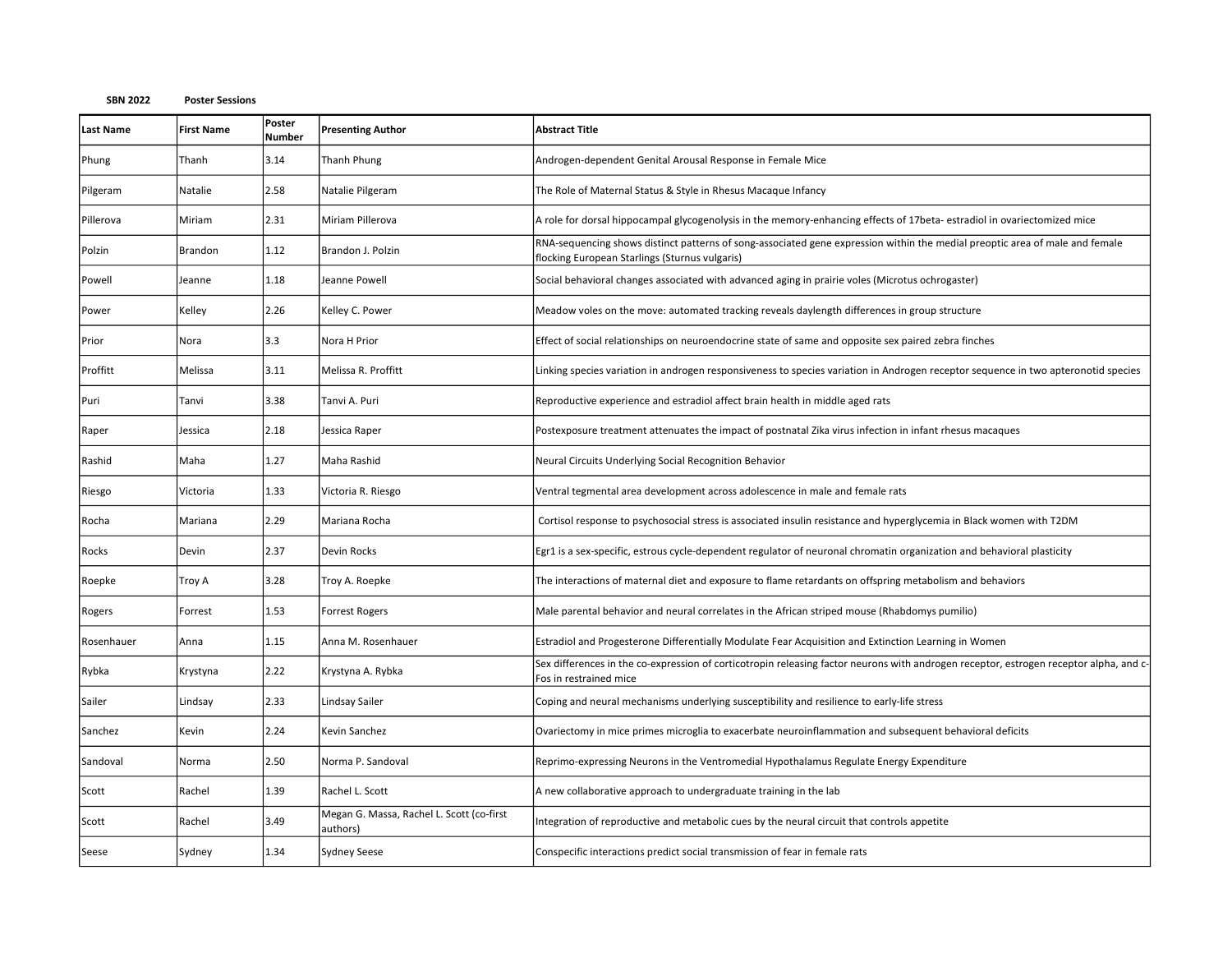| <b>Last Name</b> | <b>First Name</b> | Poster<br><b>Number</b> | <b>Presenting Author</b>                            | <b>Abstract Title</b>                                                                                                                                                         |
|------------------|-------------------|-------------------------|-----------------------------------------------------|-------------------------------------------------------------------------------------------------------------------------------------------------------------------------------|
| Selke            | Alexandra         | 2.43                    | Alexandra Selke                                     | Knockdown of V1aR in the ventral pallidum area alters male social communication                                                                                               |
| Sexton           | Christine         | 2.35                    | Christine Sexton                                    | EFFECTS OF AN OXYTOCIN RECEPTOR ANTAGONIST ON ESTROGENS FACILITATION OF SOCIAL RECOGNITION IN THE MEDIAL<br>AMYGDALA ON FEMALE MICE                                           |
| Shaughnessy      | Emma              | 1.60                    | E.K Shaughnessy                                     | Time matters: Chronopharmacological manipulation of BDNF-TrkB signaling produces opposite effects on behavioral responses to<br>social defeat stress                          |
| Shokat Fadaei    | Saba              | 3.15                    | Saba Shokat Fadaei                                  | Characterization of connection between peripheral and central nervous systems during neuroinflammation                                                                        |
| Smiley           | Kristina          | 1.54                    | Kristina O. Smiley                                  | Mating-induced prolactin increases cell proliferation in the subventricular zone in males: A role for neurogenesis in the transition to<br>paternal behavior?                 |
| Steiner          | Alex              | 2.40                    | Alex Steiner                                        | Glucagon-like peptide-1 receptor differentially controls mossy cell activity across the dentate gyrus longitudinal axis                                                       |
| Stern            | Javier            | 2.28                    | Ranjan K. Roy                                       | New neurosecretory pathway: II. Functional characterization of SCN-to-OVLT vascular portal system                                                                             |
| <b>Storks</b>    | Levi              | 2.15                    | Storks, Levi                                        | Characterizing transcriptomic differences between proactive and reactive zebrafish in brain regions associated with stress and anxiety                                        |
| Subba            | Prakrit           | 3.36                    | Prakrit Subba                                       | Parental Heat Calls Affect Hypothalamic Glucocorticoid and Growth Hormone Regulators in Embryonic Zebra Finches:<br>Neuroendocrine Mechanisms of Adaptive Growth Trajectories |
| Taves            | Matthew           | 1.52                    | Matthew D Taves                                     | Mechanisms of extreme male diversity in Poecilia parae, a fish with five discrete male morphs                                                                                 |
| Taylor           | Jack              | 3.5                     | Jack H Taylor                                       | Ligand binding affinity for the oxytocin and vasopressin 1a receptors in male and female Syrian hamsters                                                                      |
| Terranova        | Joseph            | 1.62                    | Joseph I Terranova                                  | Sex differences in the neural mechanisms of experience-dependent observational fear: implications for oxytocin                                                                |
| Thomas           | Sarah             | 1.28                    | Sarah Thomas                                        | Sex Differences in the Ventral Hippocampus to Lateral Septum Pathway in Modulating Social Recognition Memory                                                                  |
| Thompson         | Ashante           | 1.14                    | Ashante Thompson, Cymone Parker, Samari<br>Simmons, | Cannabis Use Contribute to Sex Differences in Fear Conditioning?                                                                                                              |
| Thompson         | Richmond          | 1.8                     | Abel Lindley                                        | Rapid estradiol effects on non-sexual social approach responses in zebrafish                                                                                                  |
| Vogt             | Meghan            | 2.49                    | Meghan E. Vogt                                      | Perigestational opioid exposure alters juvenile play behavior and oxytocin signaling in male and female rats                                                                  |
| Wallace          | Kelly             | 1.19                    | Kelly J Wallace                                     | The influence of early life social complexity on adult behavior in the African Spiny Mouse Acomys cahirinus                                                                   |
| Warren           | Megan             | 3.13                    | Megan Warren                                        | Adult prairie vole (microtus ochrogaster) vocalizations communicate identity and social experience                                                                            |
| Whitten          | Conner            | 1.21                    | Conner J. Whitten                                   | Sex differences in the effects of dominance relationships on stress-induced neural activity in posterior medial amygdala                                                      |
| Wilson           | Kerianne          | 2.60                    | Kerianne Wilson                                     | Neural responses to pup calls and pup odors in California mouse fathers and virgin males                                                                                      |
| Winokur          | Sarah             | 1.38                    | SB Winokur                                          | Maternal caregiving deficits associated with altered early postpartum hormone signaling in the medial Preoptic Area                                                           |
| Wong             | Ryan              | 2.17                    | Ryan Y. Wong                                        | Oxidative stress and antioxidant capacities differ by stress coping styles in zebrafish                                                                                       |
| Wood             | Ruth              | 3.22                    | Ruth I. Wood                                        | Familiarity, but not oxytocin, increases cooperative responses in male rats playing a sequential 2x2 game                                                                     |
| Yael             | Ariel             | 3.40                    | Ariel Yael                                          | Sex and intrauterine position effects on the HPG axis in fetal nutria (Myocastor coypus) brains                                                                               |